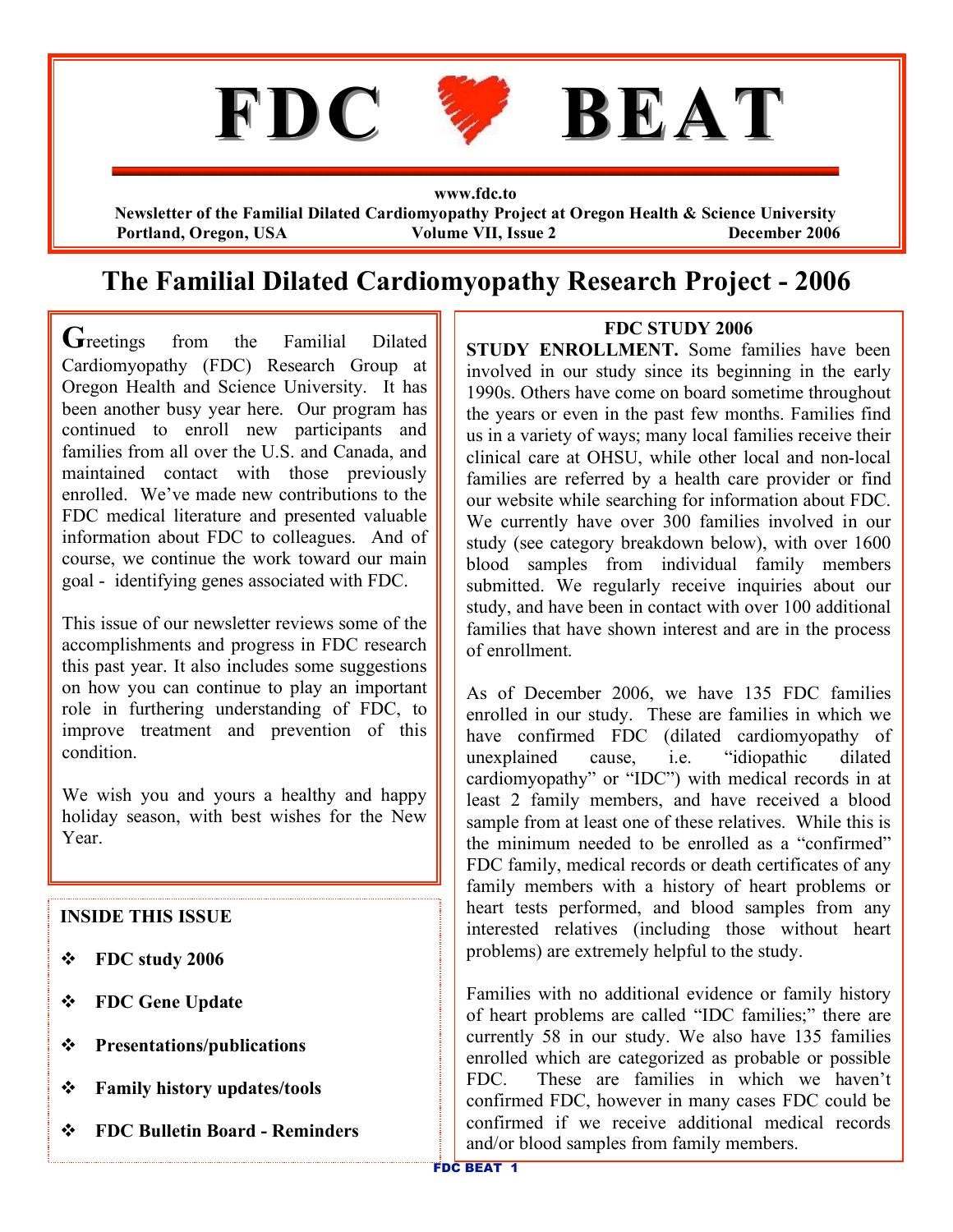Accurate family categorization is important to our understanding of FDC and any gene findings. Please check in with us if there have been any changes in your family history, and to see how your family is currently categorized and what may be needed to more accurately categorize your family for our study.

# **STUDY ACTIVITIES.**

**MRI Study.** Thanks to those of you who participated in our MRI screening. As noted in our last newsletter (FDC Beat,Vol. VI, Iss. I, May 2006), we began study of magnetic resonance imaging (MRI) technology as a potential tool in the diagnosis of FDC, particularly early diagnosis of at-risk family members. Preliminary findings are being submitted for publication, with hope of additional study in the future.

**Family screening.** We have recommended that children, siblings, and parents of a person with IDC/FDC have an echocardiogram and EKG, to look for early signs of the condition that may benefit from early treatment, and that this screening be performed about every 3-5 years if the baseline tests are normal. Our group has screened over 800 family members since the study's inception. Over 40 individuals were screened by us this past year, mostly at the OHSU campus, but including one screening trip to the Midwest late in 2005. Funding limits the amount of screening our group can perform, so we encourage you to discuss the screening recommendations with your health care provider. Many health care providers may be unaware of these recommendations, so if you bring them to attention you may be able to have the test performed clinically with coverage through your health insurance company.

Because we cannot screen all participants ourselves, we do rely heavily on your medical records to know your heart's health status. Again, please keep us updated on any heart tests you have had done and contact us for a medical record release form so we can request copies of results.

**FDC Gene Sequencing.** While a number of genes have been reported to cause FDC (see "FDC Gene Update" section), it is still largely unknown how commonly each of these genes may be responsible for FDC. In other words, what is the

chance that a certain gene causes disease in an FDC or IDC family? Early in 2006, we started a project looking at 6 particular genes that have been associated with FDC, to see how frequently alterations in these genes are found in our study families. One challenge to this type of gene study is to determine whether alterations found are actually harmful to the gene's function vs. a simple variation that is not disease causing. The best way to attempt to figure out such a dilemma is to see how an alteration tracks in a family  $-$  is it found in all family members with heart problems? Are family members without known heart problems free of the alteration? So once again, updated medical records and blood samples from any willing family members can help answer these questions. We may contact your family to discuss such issues, but please don't hesitate to contact us for updates and additional blood kits for your family as well.

**Linkage studies.** Linkage is a laboratory technique used to find additional genes that may be associated with FDC. Linkage requires very large families with 8-10 living family members diagnosed with FDC. Most of our travel in the past has involved screening families in which linkage can be used to try and identify FDC gene(s). The laboratory side of this work continues. As with gene sequencing, linkage studies can be complicated by lack of data and new development of heart problems in family members previously thought to be unaffected. With continued funding, we plan to rescreen our large participating families. Until such time, updated medical records will be most helpful to this aspect of our research.

### **FDC GENE UPDATE**

To date, 29 different genes have been reported as potential causes for FDC. Five additional locations within our genetic material (DNA) have been linked with FDC; however the specific genes in these locations have not yet been identified. Again, the frequency with which each gene is responsible for causing FDC is unknown, although none are thought to cause the majority of FDC.

FDC BEAT 2 24 of the 29 reported FDC genes are inherited in an autosomal dominant pattern, meaning each child of a parent carrying a disease-causing alteration (mutation) in such a gene has a 50% of also carrying the mutation, putting them at risk to develop FDC and pass along the mutation to their children.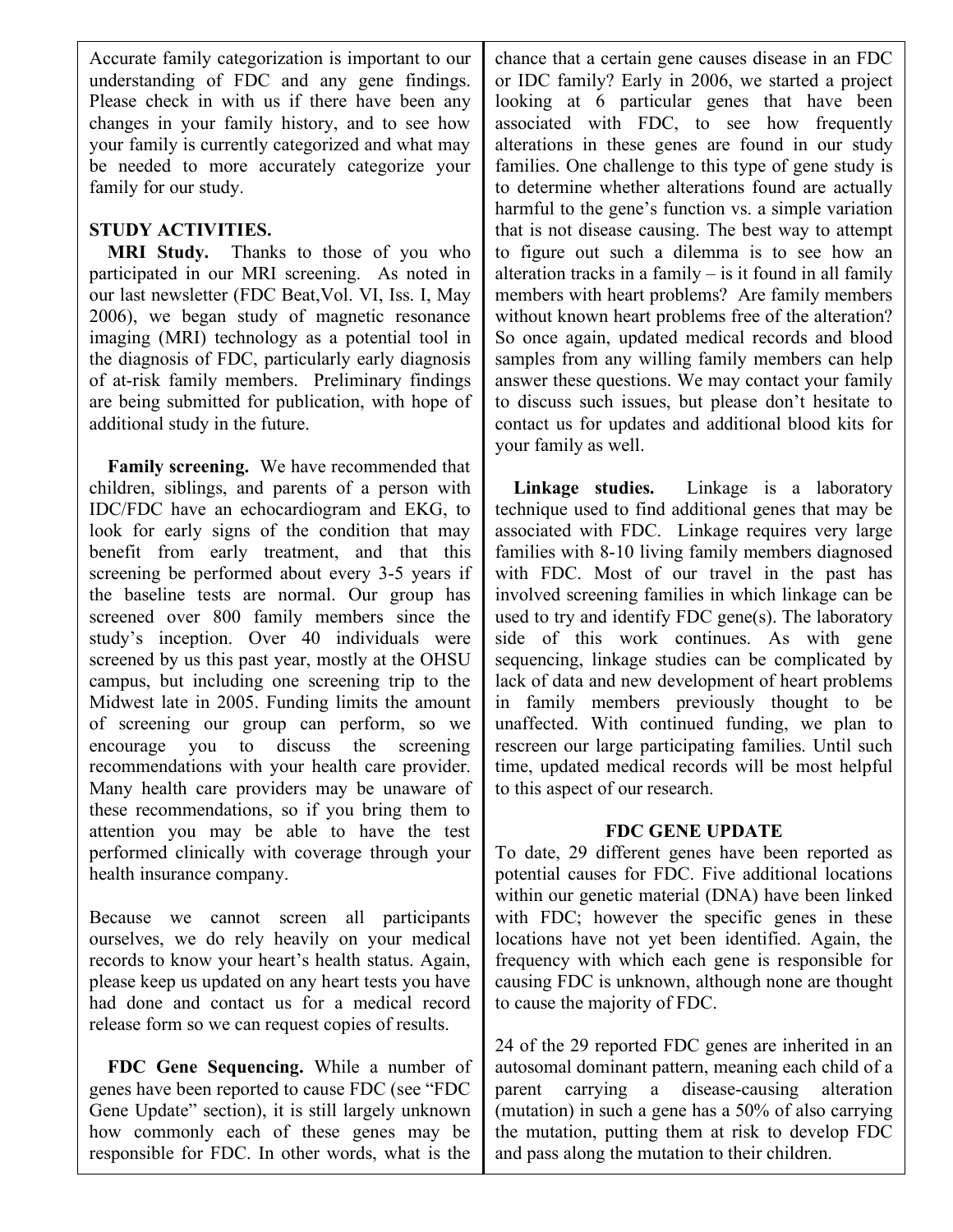With the exception of the Lamin A/C gene, clinical genetic testing for other autosomal dominant FDC genes is not yet available in the U.S. Continued identification of FDC genes, and the study of the frequency of FDC gene alterations will help increase the availability of genetic testing for the genes that most commonly cause FDC.

### **FDC GROUP PUBLICATIONS AND PRESENTATIONS**

Below are references to two articles published in the medical literature by our group in the past year. Such publications are an important way to show progress in our research.

Familial dilated cardiomyopathy. RE Hershberger. *Progress in Pediatric Cardiology* 2005; 20:161-168.

Clinical characteristics of 304 kindreds evaluated for familial dilated cardiomyopathy. JD Kushner, D Nauman, D Burgess, S Ludwigsen, SB Parks, G Pantely, EL Burkett, RE Hershberger. *Journal of Cardiac Failure* 2006; 12:422-429.

In addition to medical journal publications, various members of our clinical and laboratory personnel presented information about FDC and our research to colleagues at annual cardiology and genetics conferences, and lectures on the OHSU campus. These presentations always spark interest from colleagues, often leading to referrals of additional families to our study.

### **HAVE YOU CHECKED YOUR FAMILY HISTORY LATELY???**

FDC BEAT 3 Family medical history is one of the most important parts of understanding FDC. What is known about the family history can impact one's diagnosis, treatment, and management of heart problems. Knowing who in the family has a history of heart problems influences who else in the family is considered "at-risk," as well as the subsequent recommendations given to at-risk relatives to address early diagnosis and possible prevention of serious heart problems. Family history information is also crucial to understanding research findings as new genes are being evaluated for the roles they may play in causing FDC. Family history changes over time, so collecting family history is an ongoing process. In general, the more family history information you have, the more accurately you can be given information about the presence and/or risk

of FDC in you and your relatives.

| <b>Family history suspicious for FDC:</b>                              |
|------------------------------------------------------------------------|
| <b>Heart failure</b> , sometimes referred to as "congestive"           |
| heart failure" or "dropsy" or in infants "blue baby"                   |
| Cardiomyopathy heart muscle disease of any cause                       |
| <b>Heart transplant</b>                                                |
| <b>Heart attack</b> , especially if sudden and no history or           |
| coronary artery disease/stents/bypass surgery                          |
| Arrhythmias/irregular heart beat                                       |
| Pacemakers, defibrillators                                             |
| <b>Fainting spells</b> , sometimes thought to be a seizure<br>disorder |
| Sudden or unexplained death,                                           |
| especially at a young age                                              |
| Stroke                                                                 |

Holidays, reunions, and other family celebrations can be a good time to check in with your family members about their health. Often one or two relatives keep up with other family members and may be a good source of family health history information. Perhaps you or another relative is willing to compile the family tree and update it 1-2 times a year if other family members will provide information as needed. When collecting family history information regarding FDC, make note of the existence of the problems listed above or any other type of heart problems. Collect information about date of birth or current age, how many brothers/sisters/children each person had, and cause/age of death. Collect information for at least 3 generations on both sides of the family (even if FDC seems obvious on one side of the family, heart problems can be present on both sides). If a relative has a history of or suspicion of heart problems, ask about that person's parents, siblings, and children, too.

There are a number of resources available to those interested in collecting family medical history information. One new tool, available online from the U.S. Surgeon General, allows you to create a personalized family health history report, and will draw you a pedigree (family tree) based on the information you provide. This tool can be found at: https://familyhistory.hhs.gov/

So if you haven't asked about Aunt Rose and her kids in a while, consider doing so at the family get together you may be having this holiday season. And don't forget to contact us with any information so we can update our files to better study your family!